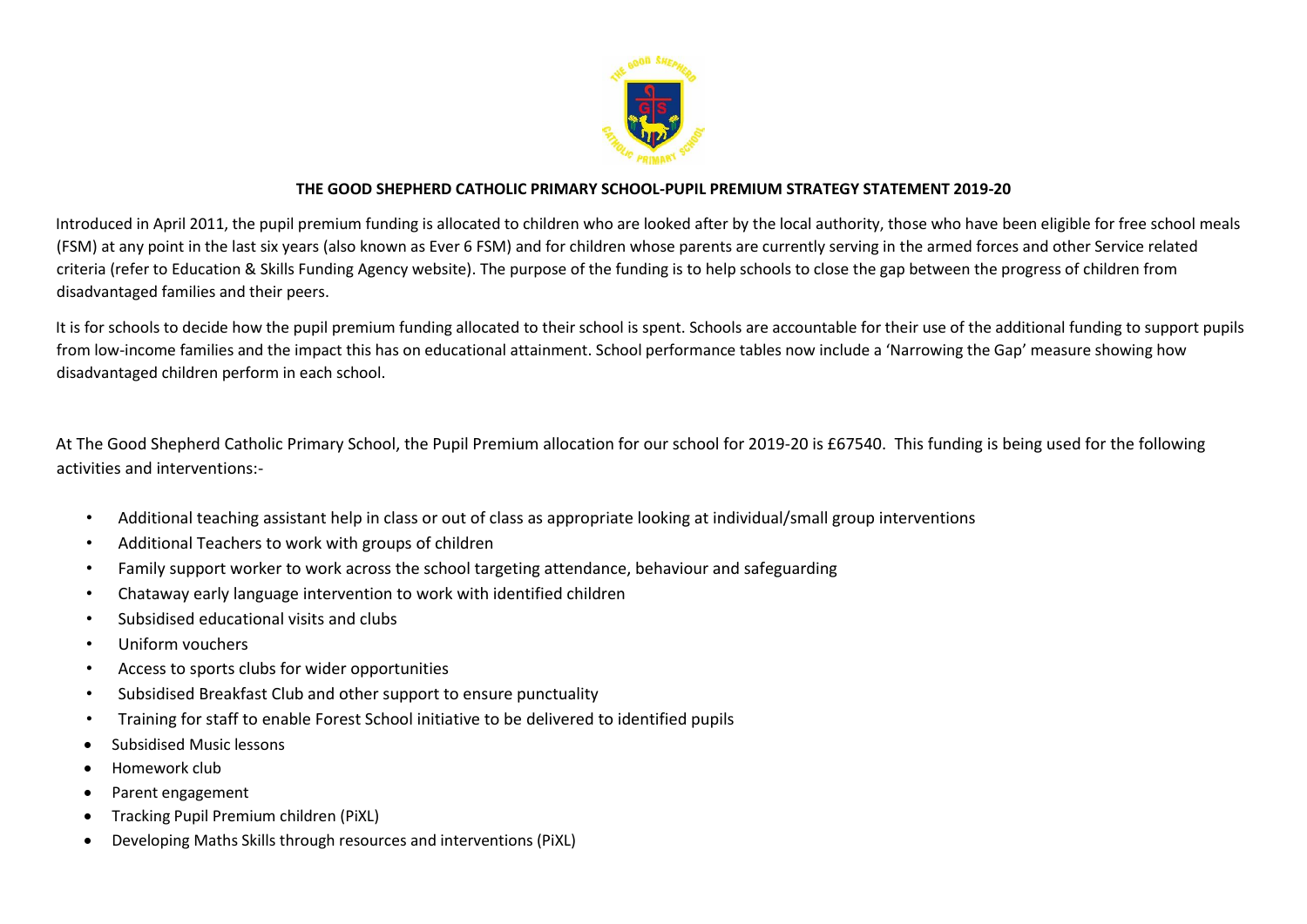- Purple Mash
- Improving Handwriting

Any parent wishing to know more about the support their child is receiving is welcome to talk to the class teacher. Parents' Evenings are the ideal opportunity to review children's progress but you are welcome to make an appointment to see the class teacher at any time.

## **Impact of the use of the Pupil Premium Grant at The Good Shepherd Catholic Primary School**

The progress of this group of children, along with all children, is monitored and reported to the Local School Academy every half term. It will be reported here annually.

#### **Are you Eligible for Free School Meals?**

We encourage all parents and carers to ensure that staff at our school know whether their child is entitled to Free School Meals (FSM) or has a parent who is or has been a member of the armed services. If you think your child is eligible, please speak to our office staff/Family Support Worker who can assist you in completing an application.

Parents can register their child for FSM if they are in receipt of any of the following benefits:

- Income Support
- Income-based Jobseeker's Allowance
- Income-related Employment Support Allowance
- Support from the National Asylum Support Service (NASS)
- Child Tax Credit, provided you are not entitle to Working Tax Credit and have an annual income, as assessed by HRM Revenue and Customs, that does not exceed £16,190
- Guarantee element of State Pension Credit
- Working Tax Credit "Run-on" the payment someone may receive for a further four weeks after they stop qualifying for Working Tax Credit
- Universal credit

How can I find out more about the pupil Premium? More information about Pupil Premium can be found on the DfE website at:

<https://www.gov.uk/government/publications/pupil-premium-allocations-and-conditions-of-grant-2019-to-2020/pupil-premium-conditions-of-grant-2019-to-2020>

**Even if your child does not want to have school meals, please register your child if you are eligible. The school only receives the extra funding if your child is registered.**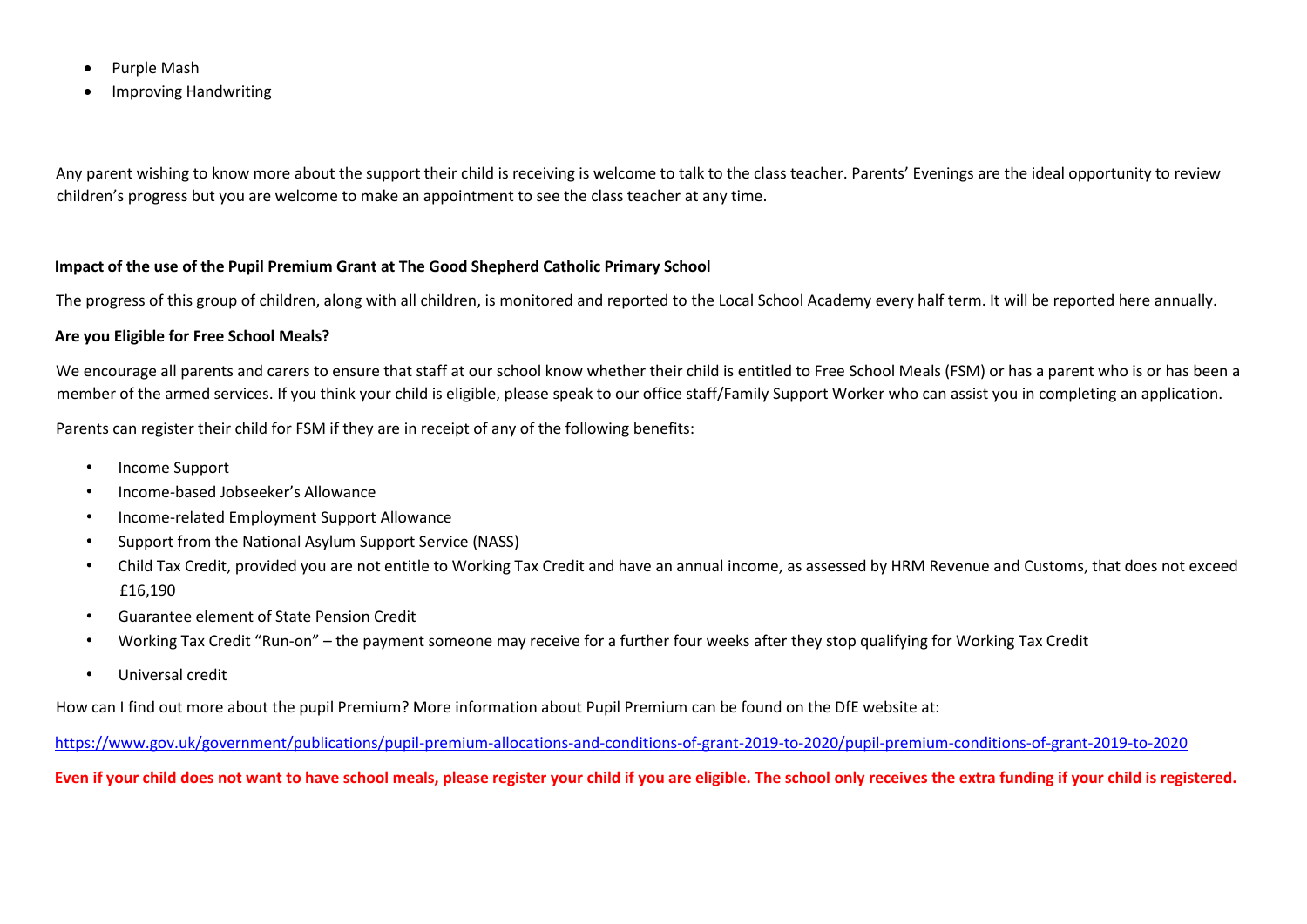## **PUPIL PREMIUM SPENDING OVERVIEW 2019-20** Background:

The Pupil Premium is allocated to children from low income families who are known to be eligible for Free School Meals (FSM) and children who have been 'looked after' continuously for more than six months (CLA). Funding also includes pupils eligible for FSM at any point in the last six years (the Ever 6 FSM measure) and children from services families.

Schools are free to decide how they spend the Pupil Premium. We are, however, held accountable for how we have used the funding to support pupils from these families. We are required to publish online information about how we have used the Premium, ensuring that parents and others are made fully aware of the attainment of pupils covered by the Premium and the extra support that they receive.

## Budget:

In the 2019-20 financial year the amount of Pupil Premium received is currently estimated at £67540. We have planned interventions and projects which will also be supplemented from our delegated budget to ensure that we support all of our most disadvantaged and vulnerable pupils.

| <b>Total Number of Pupils on Roll</b>   | 357   |
|-----------------------------------------|-------|
| Total Number of Pupils Eligible for PPG | 41    |
| <b>Total Amount of PPG received</b>     | 67540 |
| % of School Population                  | 11%   |

#### **Barriers for future attainment for pupils eligible for PP include:**

- Poor language and communication skills
- Lack of resilience
- Development of higher order reading skills including inference and deduction
- Basic skills in Maths

#### **External barriers include**

- Low attendance rates
- Persistent Lateness
- Poor mental Health and family issues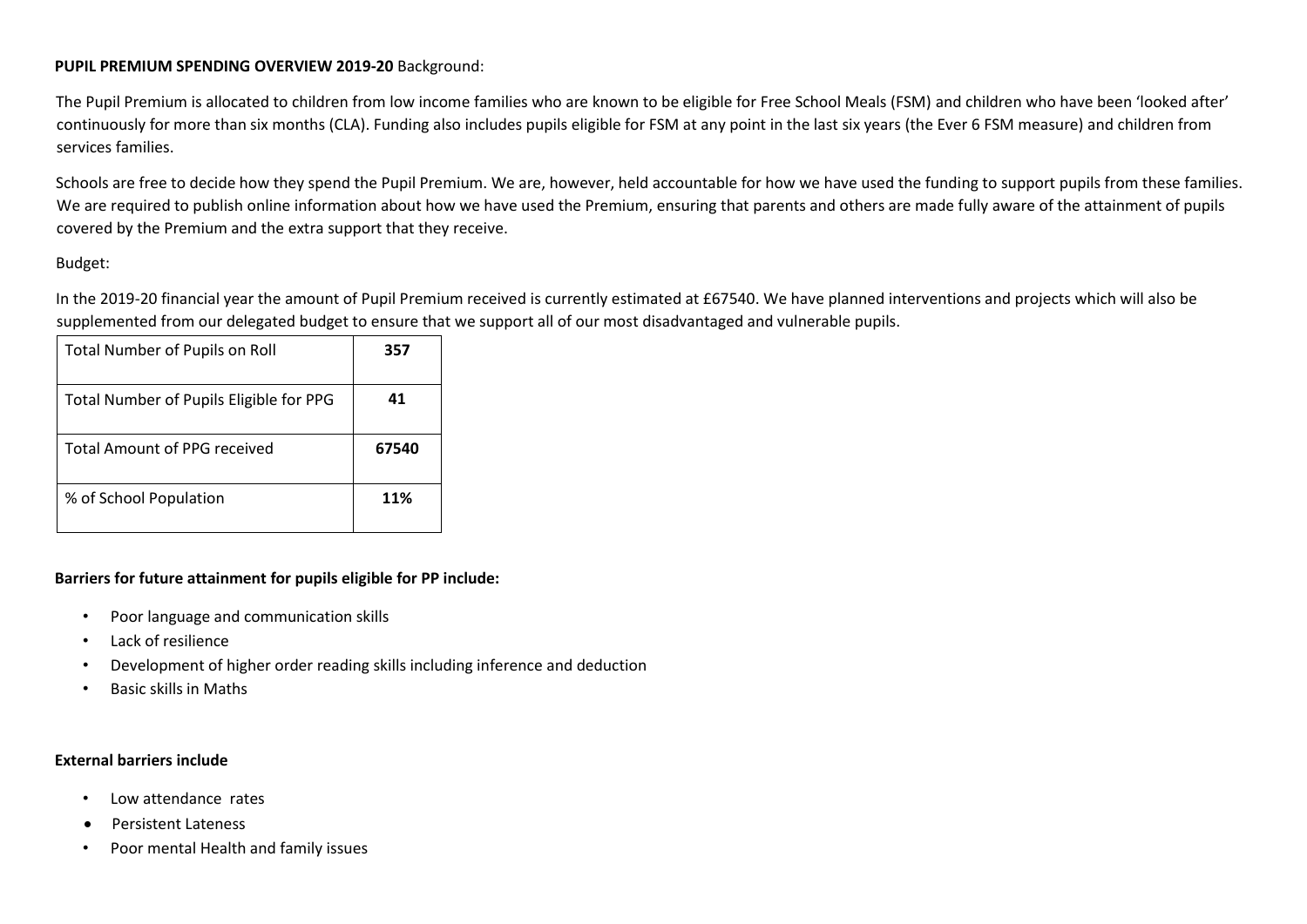| <b>Actions</b>                                         | <b>Intended impact</b>                                                                                                                                                                                                                                                                                                                                                                                                                                                                                                               | Cost(f) | <b>Evaluation</b> |
|--------------------------------------------------------|--------------------------------------------------------------------------------------------------------------------------------------------------------------------------------------------------------------------------------------------------------------------------------------------------------------------------------------------------------------------------------------------------------------------------------------------------------------------------------------------------------------------------------------|---------|-------------------|
| <b>Uniform Vouchers</b>                                | To ensure all children feel part of the community<br>To provide opportunities to buy more affordable uniform                                                                                                                                                                                                                                                                                                                                                                                                                         | £1000   |                   |
| Contributions to school trips and residential          | To raise self-esteem and confidence, increase opportunities<br>and life experiences. Participation is an important part of<br>learning                                                                                                                                                                                                                                                                                                                                                                                               | £1300   |                   |
| Year 1 and 2 support for phonics/reading               | To maintain clear focused groups for phonics in KS1 and into                                                                                                                                                                                                                                                                                                                                                                                                                                                                         | £7906   |                   |
| Chat away programme including staffing in<br>Reception | KS2 as necessary<br>To raise attainment by accelerating the progress of<br>disadvantaged pupils in reading and early communication<br>skills, ensuring that the gaps are closing in Foundation Stage                                                                                                                                                                                                                                                                                                                                 | £9623   |                   |
|                                                        | and Key Stage 1<br>To dramatically reduce the number of learners who have<br>extreme difficulty with literacy learning in Early Years and KS1.                                                                                                                                                                                                                                                                                                                                                                                       |         |                   |
| <b>Family Support Worker</b>                           | To reduce external barriers to learning including support for<br>families in crisis.<br>To address individual needs that are impacting on a child's<br>wellbeing and ability to effectively learn<br>To increase attendance percentage to be in line with National<br>and no significant differences between PP and non PP<br>To reduce persistent lateness<br>To work with outside agencies, parents, staff and children to<br>provide support and guidance<br>Rewards for improved attendance (Attendance Assembly<br>Celebration) | £16235  |                   |
| <b>Educational Psychologist</b>                        | To assess and develop a programme of support for children<br>with psychological barriers to learning                                                                                                                                                                                                                                                                                                                                                                                                                                 | £645    |                   |
| Transport costs                                        | To support families who are persistently late or absent                                                                                                                                                                                                                                                                                                                                                                                                                                                                              | £418    |                   |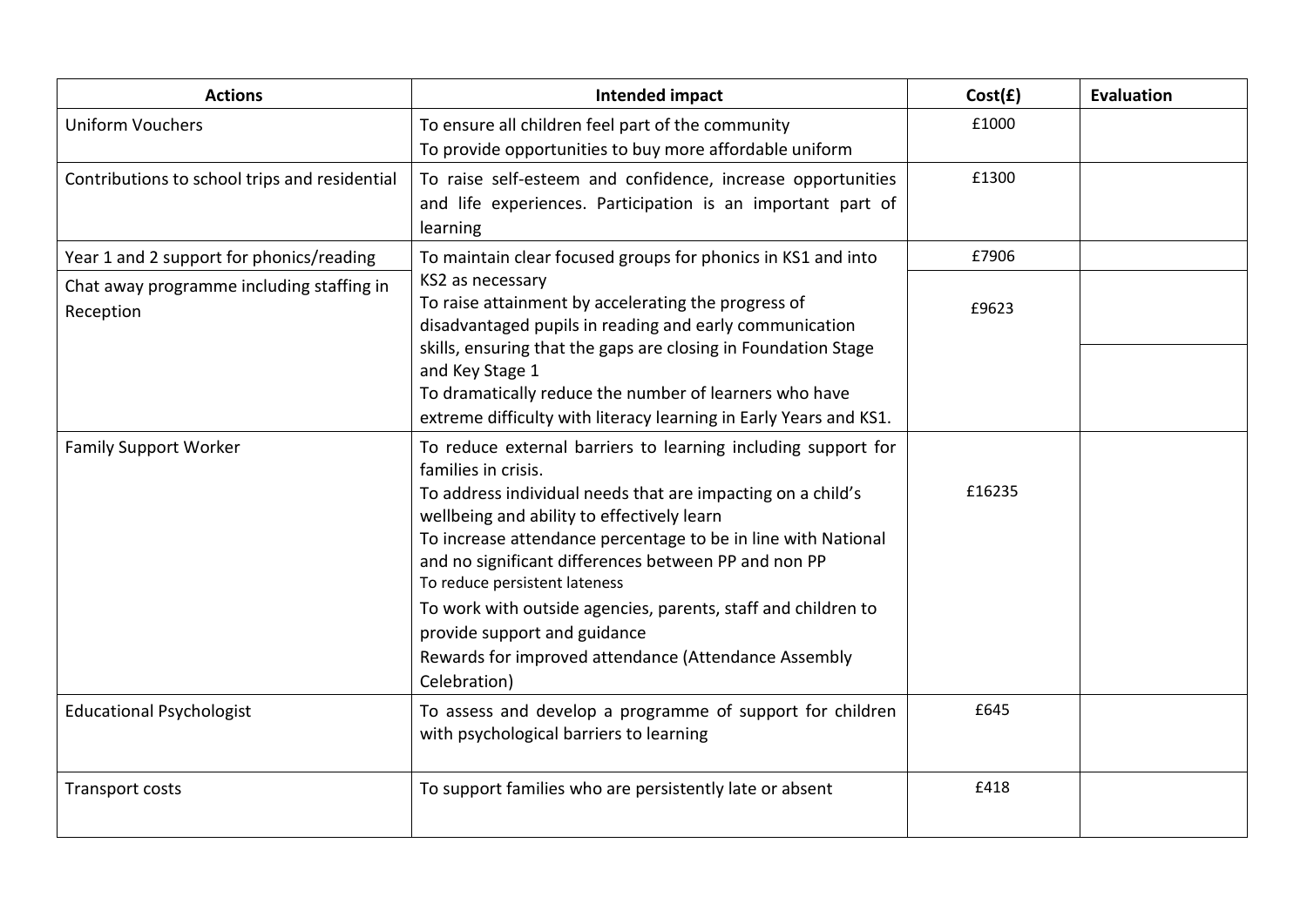| Breakfast Club for invited children and<br>other punctuality support                                             | To ensure that all children are able to start the school day with<br>a nourishing meal<br>To support families and pupils facing challenges<br>Close the attendance and punctuality gap between PPG and<br>non PPG children and provide a nurturing environment | £3000  |  |
|------------------------------------------------------------------------------------------------------------------|----------------------------------------------------------------------------------------------------------------------------------------------------------------------------------------------------------------------------------------------------------------|--------|--|
| Additional Teaching time to work with<br>groups of targeted children                                             | To provide pupils with additional skills and practise in applying<br>key skills in reading and mathematics ready for statutory<br>assessment                                                                                                                   | £4849  |  |
| Additional teaching assistants to support in<br>class and provide group interventions.                           | Ensuring that the gaps are closing by the end of Key Stage 1<br>and Key Stage 2.<br>To improve engagement and enrichment of pupils learning<br>catering for a wider variety of learning styles                                                                 | £10855 |  |
| Enable Forest School initiative to be<br>delivered to identified pupils                                          | To improve the Social and Emotional learning of identified<br>pupils. To develop the Forest School initiative at The Good<br>Shepherd                                                                                                                          | £1500  |  |
| Lunchtime Supervisors                                                                                            | To help children develop social skills and communication and<br>language                                                                                                                                                                                       | £1785  |  |
| <b>Homework Clubs</b>                                                                                            | To support children who struggle to complete school work at home<br>To support their learning                                                                                                                                                                  | £1040  |  |
| To improve outcomes for Pupil Premium<br>children by purchasing resources/Learning<br>Platform for Home Learning | Study Guides for KS2 Pupil Premium Children<br><b>Phonic Story Books</b><br><b>Handwriting Books</b><br>Purple Mash                                                                                                                                            | £2500  |  |
| Parent Engagement                                                                                                | Parents are invited in to school to further engage them in their<br>child's learning<br>Open and Coffee Mornings                                                                                                                                               | £55    |  |
| Subsidised music lessons                                                                                         | To provide extra-curricular opportunities                                                                                                                                                                                                                      | £147   |  |